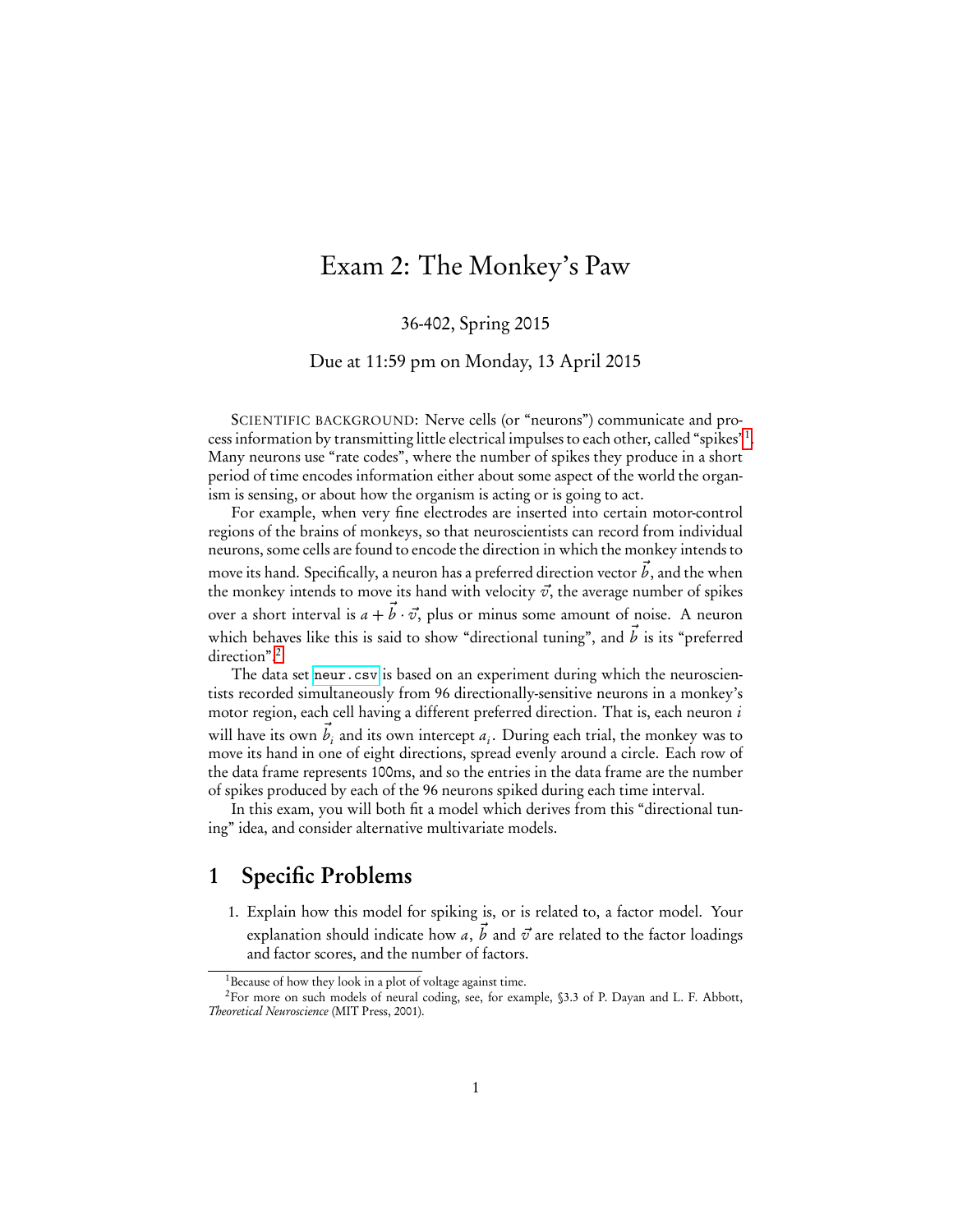- 2. Fit a factor model with the number of factors you determined is appropriate from problem [1.](#page-0-2) For each neuron, report its preferred direction. (Since there are a large number of neurons, it would probably be best to report this visually.)
- 3. Based on your fitted factor model, report an estimate of the intended direction  $\vec{v}$  at each time point. (Again, this should probably be reported visually.) The experiment had distinct breaks between trials where the monkey stopped moving in one direction and started moving in another, random direction; can you work out, approximately, where these breaks occurred?
- 4. Suppose that instead of recording intended velocities in the usual  $(x, y)$  coordinates, we used coordinate axes which were rotated 30 degrees counter-clockwise from the usual ones. Show that this would amount to multiplying the intendedvelocity vector  $\vec{v}$  by  $\begin{bmatrix} \cos \pi/6 & -\sin \pi/6 \\ \sin \pi/6 & \cos \pi/6 \end{bmatrix}$ sin*π/*6 cos*π/*6 . Explain what effect, if any, this would have on the preferred-direction vector *b* of each neuron. Explain how this difference in coordinate systems could, or could not, be detected in your factor analysis of the data. In particular, what would this change of coordinates imply for the interpretation of your factor score estimates and factor loadings?
- 5. Try fitting a three-cluster mixture model. Why might three clusters, specifically, be reasonable? Which model predicts better, the factor model or the three-cluster mixture model?

Note: if using the mixtools package, you might find it easier to use the function npEM to fit a non-parametric mixture model than to use mvnormalmixEM to fit a Gaussian mixture model, since the observable variables are discrete counts rather than continuous. Fitting such a mixture model to the full data may take as much as a couple of minutes, so allow plenty of time for debugging and any computation-intensive procedues.

6. Try fitting an eight-cluster mixture model. Why might eight clusters be reasonable? Which model predicts best? (See previous note.)

You are welcome to consider other models for this data as well, but for full credit you must answer all these questions about these models.

### 2 Formatting Instructions and Rubric

Your main report should be a humanly-readable document of at most 10 single-spaced pages, including figures. It should have the following sections:

INTRODUCTION describing the scientific problem and the data set, possibly including relevant summary statistics or exploratory graphs. (Do not include EDA just to have EDA.)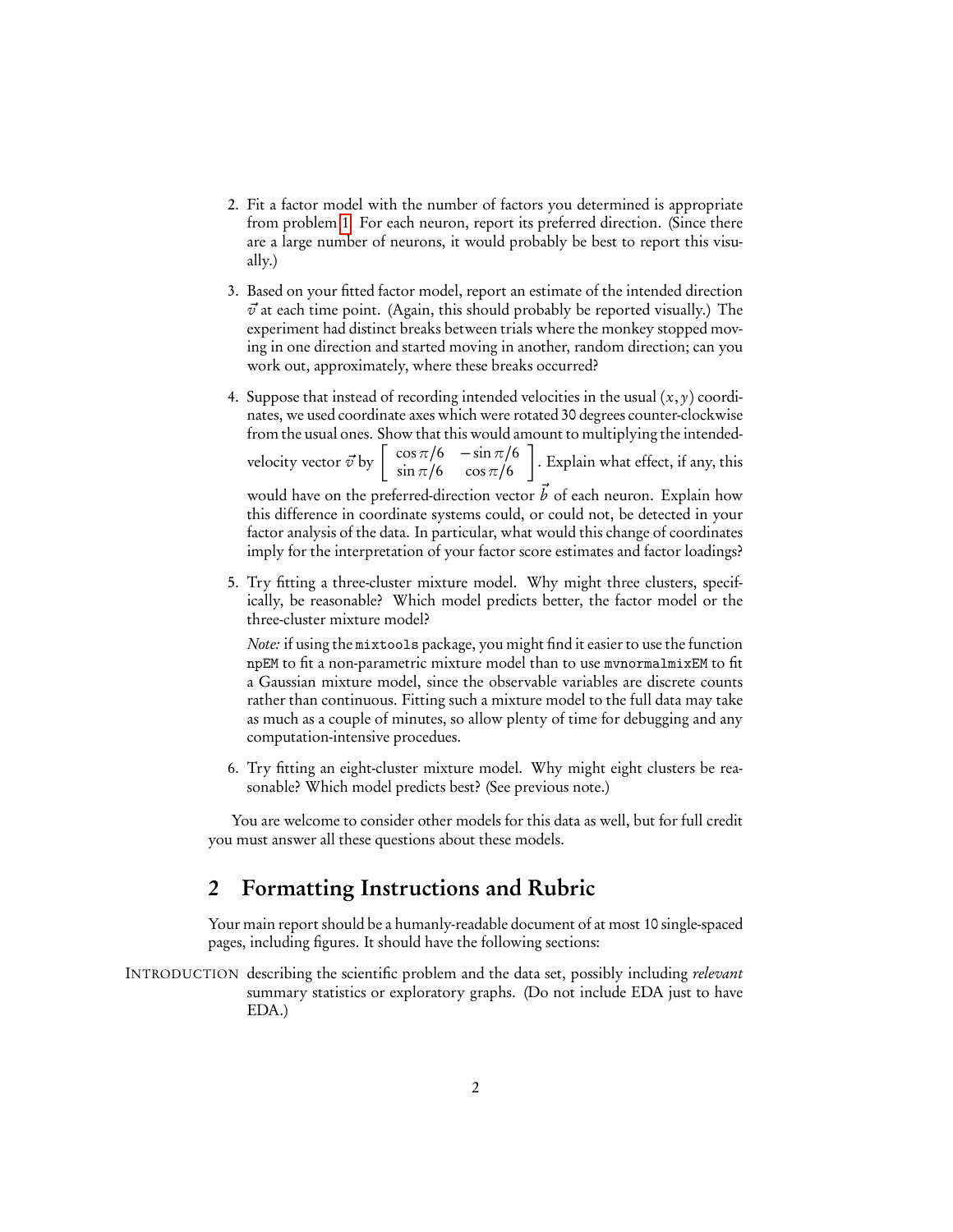- SPECIFIC PROBLEMS answering the questions set above, but avoiding the check-list, itemized format in favor of continuous text, with a logical succession of sentences and paragraphs. (Writing coherently is more important than following the order of the questions.)
	- CONCLUSIONS summarizing what you have learned from the data and models about whether the directional-tuning model is really a good description of how these neurons encode motion.

You may assume that the reader has a general familiarity with the contents of 401, and with the models and methods we have covered so far in the course, but will need to be reminded of any details. The reader should not be assumed to have any prior familiarity with the data set.

Numerical results Numerical quantities should be written out to appropriate precision, i.e., neither more nor fewer significant digits than appropriate.

Code All statistical results must be supported by appropriate code, or they will receive no credit. ("Show your work.") The ideal would be to use R Markdown, or knitr+LATEX, to embed all computations in a humanly readable document, and submit both the knitted version and the source<sup>[3](#page-2-0)</sup> As a second best, it is acceptable to submit a PDF document containing all text and figures, and a separate .R file, containing all supporting computations, clearly labeled via the comments so that it is easy to see which claims or results go with which pieces of code.

#### Rubric

As usual, this describes the ideal.

Words (10) The text is laid out cleanly, with clear divisions and transitions between sections and sub-sections. The writing itself is well-organized, free of grammatical and other mechanical errors, divided into complete sentences logically grouped into paragraphs and sections, and easy to follow from the presumed level of knowledge.

Numbers (5) All numerical results or summaries are reported to suitable precision, and with appropriate measures of uncertainty attached when applicable.

Pictures (5) Figures and tables are easy to read, with informative captions, axis labels and legends, and are placed near the relevant pieces of text.

<span id="page-2-0"></span> $^3$ See examples at <code><http://yihui.name/knitr/demos/></code>, and the useful chunk options like <code>echo</code> at <http://yihui.name/knitr/options/>; also the examples in the solutions to exam 1.